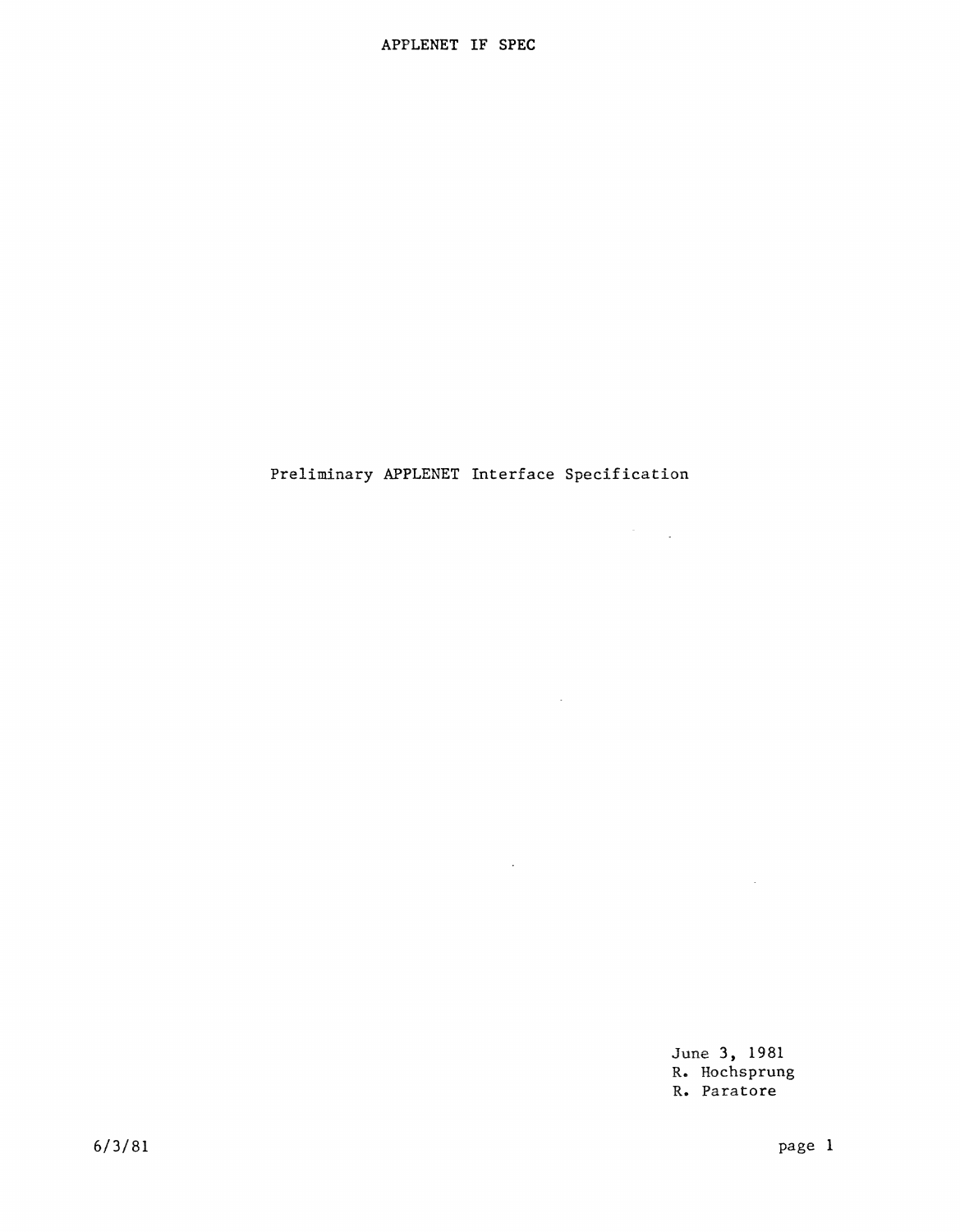This specification is a first-cut at describing how the Lisa Host, interfaces with the APPLENET card to execute the basic network services provided by the Z8. Many details are left out, such as exact sizes of host queue elements, etc. since these are dynamiclly defined. This host queue elements, etc. since these are dynamiclly defined. document should give the reader a basic sense of the "style" of interaction to be provided.

The host sees the APPLENET card as a shared-memory device. All commands are initiated by setting parameters into a single Task Command Block (TCB) within this shared memory. Periodically, the Z8 performs a scan of. this TGB and will execute the command when it discovers it. After a command has been completed, the Z8 will generate an interrupt to the Host. At this time, the host is responsible to examine the results of the command.

In addition, the APPLENET card is normally always armed to receive packets over the net. Data from received packets are placed within buffers in the shared memory. Several such buffers (called Host Queue Elements - HQE) are maintained by the 28 after Initailization. As in the case of a completed command, the Z8 will interrupt the Host after each packet is successfully received.

The term "queue" is somewhat misleading, since no explicit queuing mechanisms are provided. Instead, by mutual agreement between the Host and the Z8, these Host Queue Elements are scanned in a cyclic fashion. Thus, the Z8 will guarantee to fill the Host Queue in sequence (chronological order). Likewise, the Host should maintain such a cyclic sequencing when examining the queue. The only time when this "queue" will become full is when the Host does not free a HQE. The Z8 will consider the buffer overrun and Jam directed packets and increment the buffer overrun status on bradcast packets until the next HQE is free.

In order to properly synchronize the shared usage of thes TCB) and HQEs (and long buffers), each such object contains a semaphore. The value of the semaphore always indicates the current state of the object. The interpretation of the semaphores is as follows:

- o A value of zero for any semaphore means that the object is currently free; eg. neither the Z8 nor Host is using the object.
- + Any (strictly) positive value indicates that the object is being processed by the Z8. For the TCB, the value is set by the Host with a unique value indicating the desired command. For HQEs and long buffers, the value is set by the Z8 when the object is first allocated to begin reception of a new packet.
- A negative value indicates that the object has been "completed" by the Z8 and should thus be processed by the Host. For the TCB, this indicates that the command is done. For HQEs, this indicates that a packet has been successfully received and should be processed by the Host.

The following scenarios describe the sequence of semaphore values for two cases: the first shows a command execution sequence while the second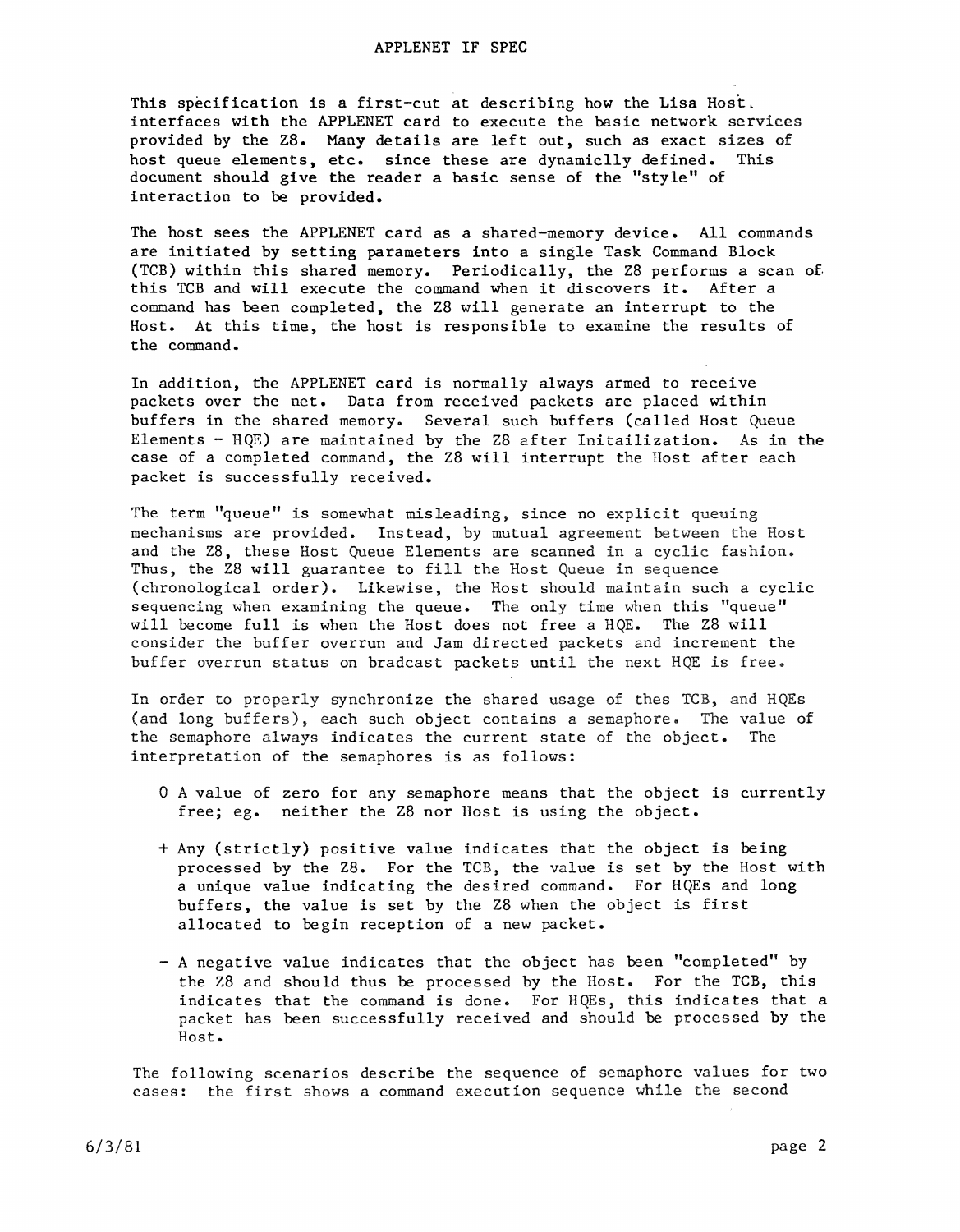#### APPLENET IF SPEC

describes the order of processing of a received packet.

## Command Execution

The Host initiates a command by setting up the necessary parameters in the TCB. The very last byte to be set is the command itself (which is also the semaphore). This will be a positive value. When the Z8 next polls the TCB, it will see the command and begin processing it. After the command is complete, it will set the upper bit of the semaphore, thus making it -, and interrupt the Host. The host can then examine the Status data, etc. When the Host has determined the status of the command it then zeros the command/semaphore, indicating that the command cycle is now complete.

# Packet Reception

When the Z8 determines that a new packet is being received, it allocates the next HQE and sets the semaphore value (from 0) to  $+1$ . If the packet contains data (thus requiring a long buffer, it will allocate a long buffer and set its semaphore to the HQE number. The Z8 will then finish receiving the packet. Assuming that the packet is valid, the Z8 will change the values of the semaphore(s) to  $-$  and interrupt the Host. The Host will then examine the Host Queue, looking at each HQE whose semaphore is -. After copying the data from shared RAM into itself, the Host will clear the semaphore(s) to 0, indicating tha the HQE and long buffer are again free.

If a packet is not valid, the Z8 will clear the semaphores itself (and, of course, not interrupt the Host).

#### Memory Organization

Since all communication between the Host and the Z8 is done via shared memory, it is important that each understand the organization of the data structures contained therein. This section describes this layout; as certain parameters become better understood (such as HQE size, etc.) this information will become more detailed.

The memory is divided into several distinct areas. The order of these areas and their basic purpose are defined as:

HQ pointer. This two-byte value (set by the Z8 at Initialization time) points to the first HQE.

Task Command Block (TCB). This area contains the command/semaphore and parameter areas for Host initiated commands. It is at a fixed location (\$002,\$003) to ease the interactions between Host and Z8 (especially for executing the Initialize command).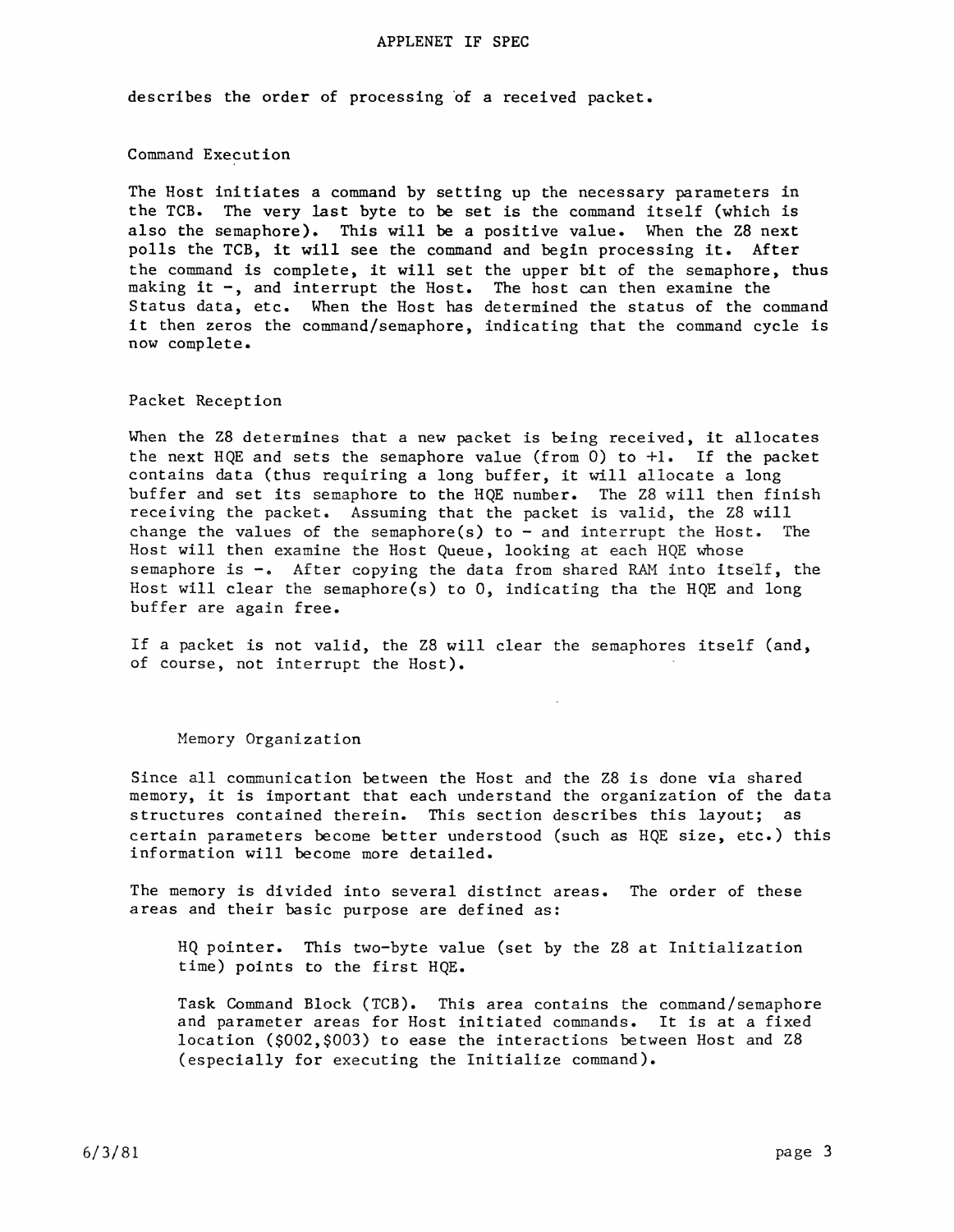Status Data. This area (contained in a fixed location) is used by the Z8 to maintain the current status of the card. It includes the following data:

Completed Task Status. Error  $#$ # of bad packets received  $#$  of jams sent *U* of jams received *U* of queue overruns

Note: the number of queue overruns indicates only when broadcast packets could not be received due to inadequate buffer space. Directed packets will be jammed if buffer space is not available (thus, showing up in the  $#$  of jams sent).

Buffer Allocation Table. This table contains one word for each HQE and long buffer in the system. It is setup by the Z8 at Initialization time and is used by the Z8 to locate HQEs and long buffers during execution. All reference to HQEs and long buffers is via a single byte index (thru this table). The host may choose to use this table directly or (more likely) copy the table after completion of the Initialization command into its own memory area for faster reference.

Host Queue Elements. These objects are the HQEs themselves. Note that the HQE pointer will point to the first of these Indirectly via the Buffer Allocation Table. HQEs contain the data from packet headers plus the HQE semaphore and a byte index for any associated long buffer for this packet. The number of HQEs is specified during Initialization time.

Long Buffers. The last area of memory contain the long (data) packet buffers. Note that network control packets are always short and thus are totally contained withing the HQEs. Only data packets require the use of long buffers.

#### APPLENET Commands

Having described the shared memory interface, here we describe the six functions which are implemented by the Z8 card.

At system power-up time, the Z8 will automatically perform a self-diagnostic function and return status; it will interrupt the Host to indicate the completion of this testing. After generating the interrupt, the Z8 will enter its normal polling operation, awaiting the Initialization command, which should always be the first command. During this time, the netword card does not appear to be on the net. I.e., no packets will be received (or jammed).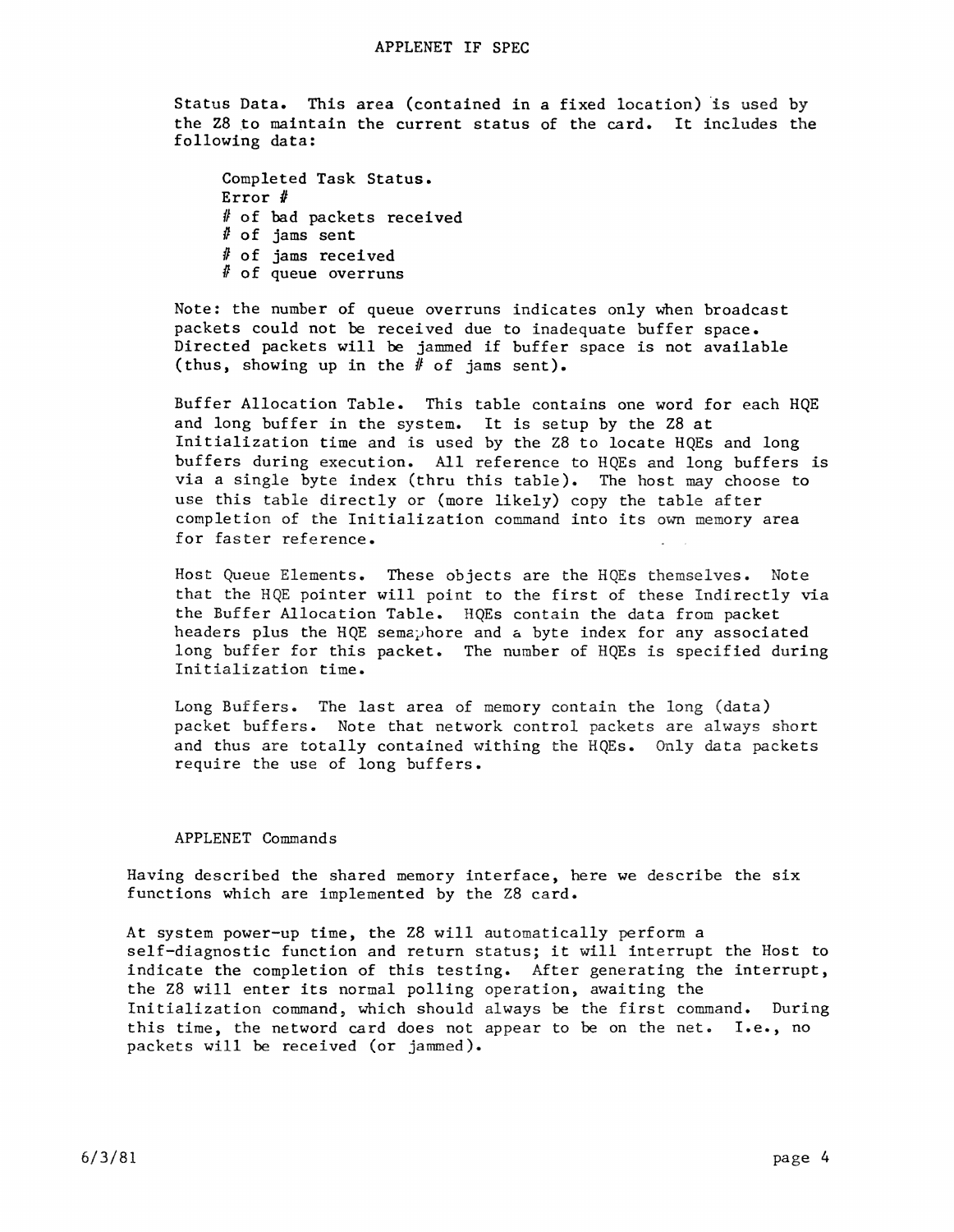#### Initialize command

This command is used to specify allocation of HQEs and long buffers. After initialization, the Z8 will begin accepting packets and will thus be "online" to the network.

The parameters of the Initialize command are:

six byte receiver addr. size of short packets (HQE) size of long buffers (data packet) transmit buffer allocation flags (indicating short/long allocation) number of short packets (HQEs) number of long packets

The Z8 will check to make sure that sufficient space is available for the total space implied. It will also initialize the Buffer Allocation Table. After a valid initialization, packet reception is armed.

## Send

This command is used to initiate a packet transmission over the net. The Host must fill in all associated packed header data via the transmit short addr. index located at the HQ pointer -4, plus any data in the long buffer via HQ pointer  $-2$  (if any). It then places the Send command value into the TCB semaphore. After the Z8 has successfully sent the packet, or the packet was not sent because of collision retry exhaustion, it will set the semaphore - and interrupt the Host.

In addition to the command/semiphore , the TCB contains several additional fields which must be set up by the Host for proper packet transmission. These are:

Coin-Flip value. This 32 bit number is generated by the Host for each transmission. It is used by the Z8 whenever a collision retry', backoff must be performed. When this value is all 0, the Z8 will abort the transmission attempt.

Inter-packet gap.This is a one byte field to allow for the time to transmit after idle detection. This is useful for packet priorities and the resolution of the byte is given as 6us per bit binary.

Jam retry count.This is used by the Z8 to determine the number times to resend a packet when the packet has been jammed.

# Monitor command

This command is used to set the Z8 into "monitor mode". While in monitor mode, all packets seen on the net will be received (subject to buffer availability). Only the packet headers are received, data is ignored, thus preserving a modicum of privacy. There is no Un-Monitor command; instead, the Host can re-Initialize the card.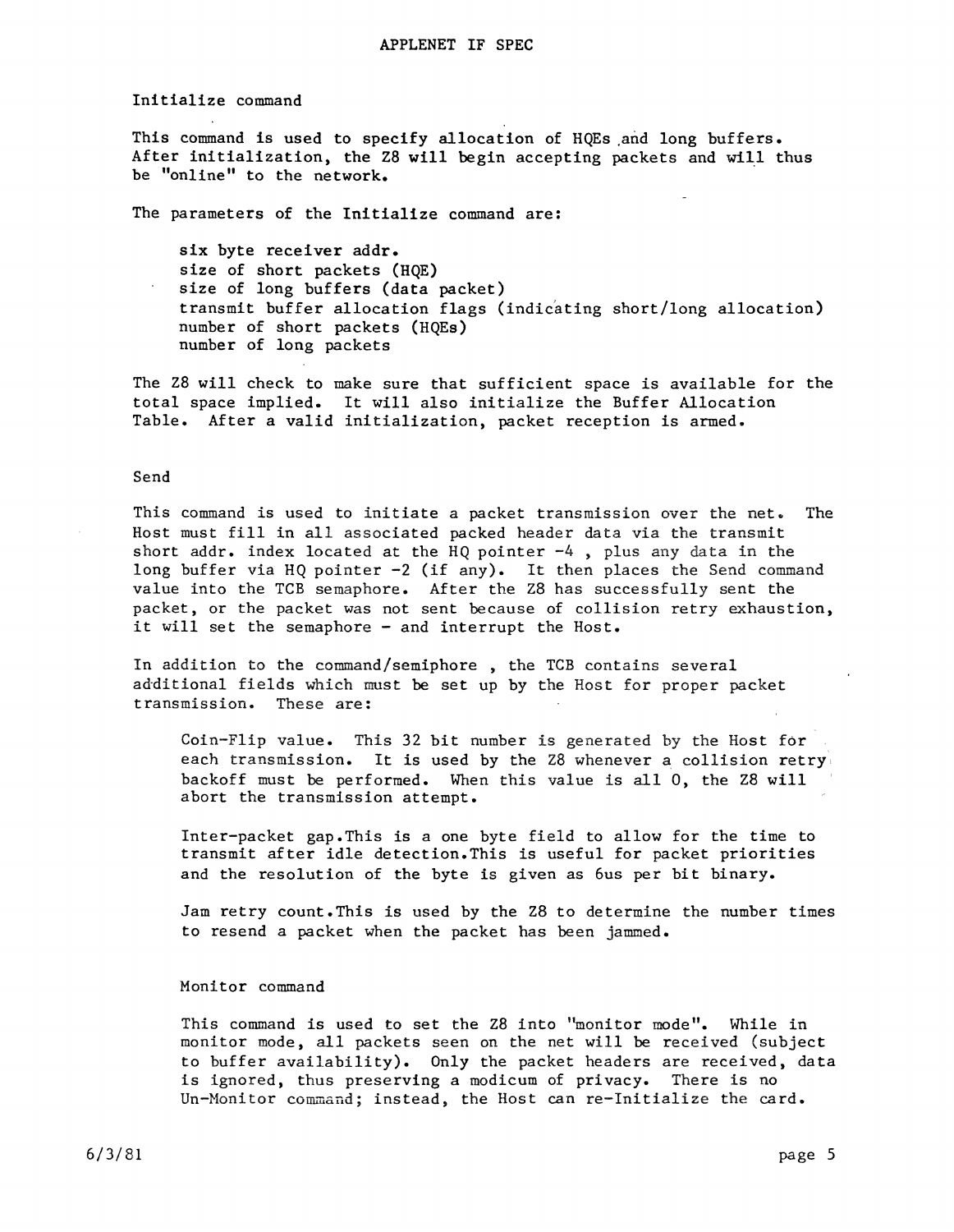# APPLENET IF SPEC

Note that when  ${in}$  monitor mode, it may be desirable to initialize no long buffers and instead allocate as many shorts as will fit.

# Wait command

This command is used to inhibit any further reception of packets while allowing all currently received packets to be processed by the Host. Normally, this command is used to "cycle down" the Z8 card before Resetting or Re-Initializing. Durning this wait period all directed packets are jammed and all broadcast packets are flaged as buffer overruns.

This command is marked done when no more HQEs remain unprocessed by the Host.

### Reset command

The Reset command is used to turn off the Z8 card after having been Initialized. The response to this command is identical to the power on reset sequence.

 $\mathcal{L}$ 

#### Clear Status command

This command is provided to allow the Host to signal the Z8 to reset all accumulated status information. This would normally be done periodically when the Host sees that any of the Status data is .<br>approaching overflow. While the Host could clear this data itself, a command is provided so that any internally maintained data (within the Z8 registers, for example) are appropriately cleared also.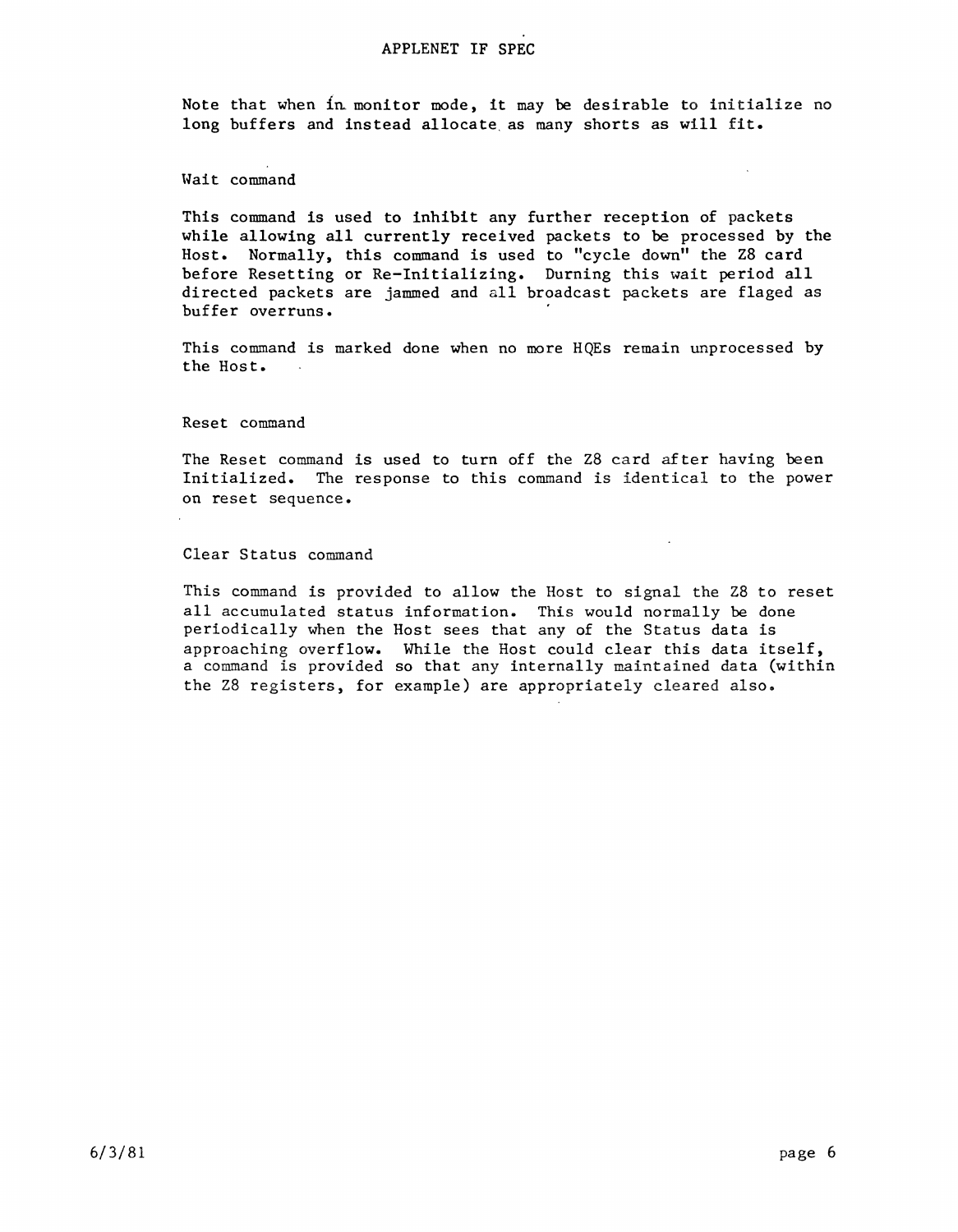$\sim$   $\sim$ 

 $\sim$   $\sim$ 

# Shared Memory Allocation

 $\sim$   $\sim$ 

 $\mathbf{r}$ 

 $\sim 10^7$ 

| Host Queque Pointer word<br>Semiphore/commandbyte<br>Inter-packet gapbyte<br>Random #2.words | $-TCB$                   |
|----------------------------------------------------------------------------------------------|--------------------------|
| Task statusbyte<br>Bad packetsword                                                           | - Status Regs            |
| Jams sentword                                                                                |                          |
| Jams revrword                                                                                |                          |
| Buffer overrunsword                                                                          |                          |
| Short packet Lngbyte                                                                         | - Buffer alloc. blk      |
| Long packet Lngbyte<br>Tx buffer allocbyte                                                   | $\overline{\phantom{a}}$ |
| # of Shortsbyte                                                                              |                          |
| #of longsbyte                                                                                |                          |
| Rerv. Addr3.words                                                                            |                          |
| Tx. short addrvord                                                                           | - Tx. Table              |
| Tx. long addrvord                                                                            |                          |
| 0 Queue addrword                                                                             | - queue table            |
| 1 Queue addrword                                                                             |                          |
|                                                                                              |                          |
|                                                                                              |                          |
| N Queue addr word -<br>0 Long addrword - long table                                          |                          |
|                                                                                              |                          |
|                                                                                              |                          |
| N long addrword -                                                                            |                          |
| Queue response/semibyte - Queue Element                                                      |                          |
| Long indexbyte -                                                                             |                          |
| $SHORT$ BUFFER -                                                                             |                          |
|                                                                                              |                          |
|                                                                                              | N Queue Elements         |
| Long semiphorebyte - Long storage                                                            |                          |
| Long Buffer -                                                                                |                          |
|                                                                                              |                          |
|                                                                                              | N long storage           |